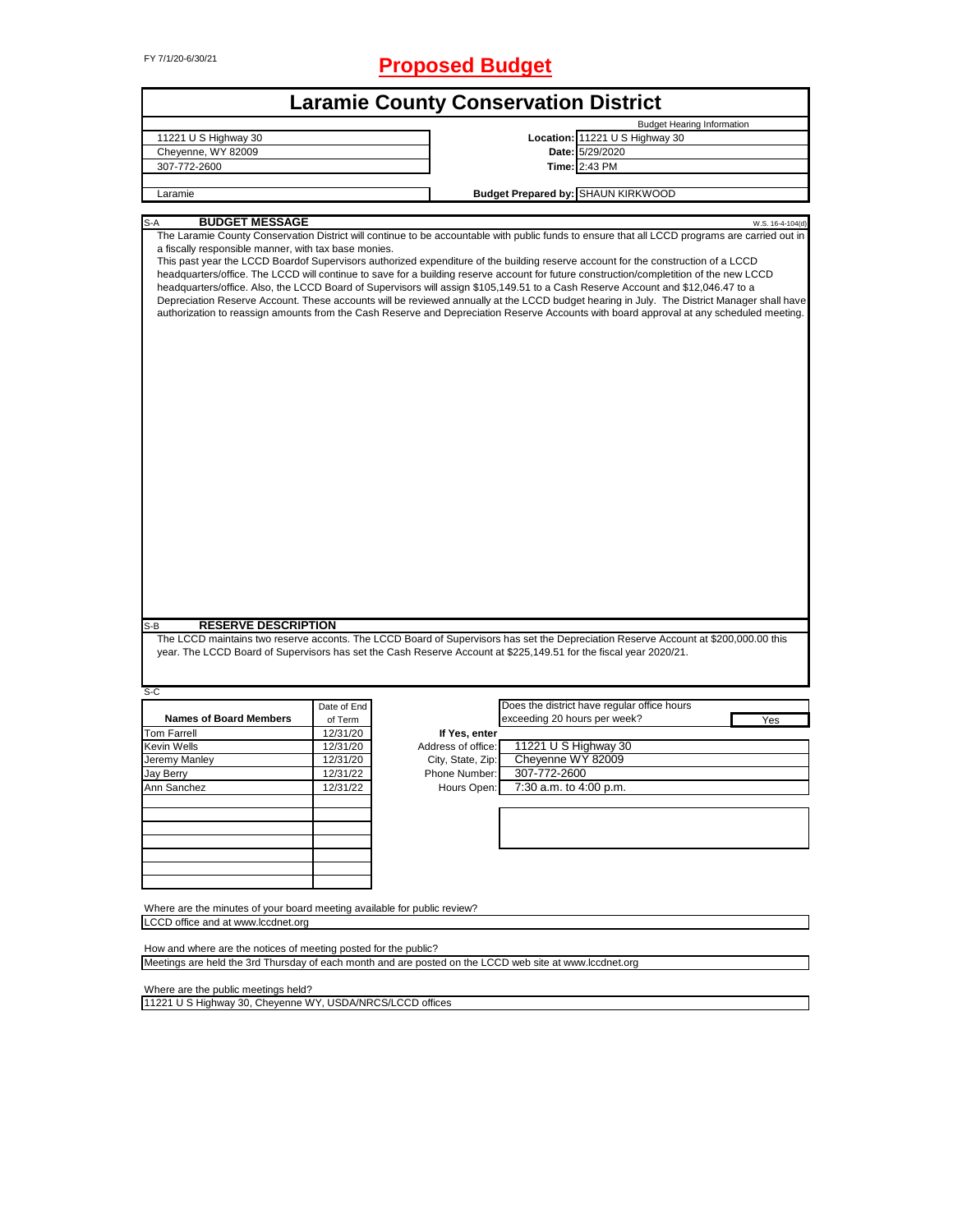### **PROPOSED BUDGET SUMMARY**

|       | <b>OVERVIEW</b>                                             | 2018-2019<br>Actual | 2019-2020<br>Estimated | 2020-2021<br>Proposed | Pending<br>Approval |
|-------|-------------------------------------------------------------|---------------------|------------------------|-----------------------|---------------------|
| $S-1$ | <b>Total Budgeted Expenditures</b>                          | \$1,170,905         | \$1,005,475            | \$2.946.606           |                     |
| $S-2$ | <b>Total Principal to Pay on Debt</b>                       | \$0                 | \$0                    |                       |                     |
| $S-3$ | <b>Total Change to Restricted Funds</b>                     | $-$227,657$         | \$20,000               | \$117,150             |                     |
|       |                                                             |                     |                        |                       |                     |
| $S-4$ | <b>Total General Fund and Forecasted Revenues Available</b> | \$2.050.481         | \$2,374,881            | \$4,413,301           |                     |
| $S-5$ | Amount requested from County Commissioners                  | \$971,401           | \$1,020,229            | \$1,045,735           |                     |
| $S-6$ | <b>Additional Funding Needed:</b>                           |                     |                        |                       |                     |

|                        |                                              | 2018-2019   | 2019-2020   | 2020-2021                            | Pending                                                                                                               |
|------------------------|----------------------------------------------|-------------|-------------|--------------------------------------|-----------------------------------------------------------------------------------------------------------------------|
| <b>REVENUE SUMMARY</b> |                                              | Actual      | Estimated   | Proposed                             | Approval                                                                                                              |
|                        |                                              |             |             |                                      |                                                                                                                       |
| $S-7$                  | <b>Operating Revenues</b>                    | \$137,297   | \$132,214   | \$130,894                            | <u> Hillian San Barat San Barat San Barat San Barat San Barat San Barat San Barat San Barat San Barat San Barat S</u> |
| $S-8$                  | Tax levy (From the County Treasurer)         | \$971,401   | \$1,020,229 | \$1,045,735                          | <u> Kalendari Ka</u>                                                                                                  |
| $S-9$                  | <b>Government Support</b>                    | \$23,824    | \$19,441    | \$112,635                            |                                                                                                                       |
| $S-10$                 | Grants                                       | \$151,951   | \$443,559   | \$1,403,777                          | <u> Martin Tilling</u>                                                                                                |
| $S-11$                 | Other County Support (Not from Co. Treas.)   | \$0         | \$0         | \$0                                  | en de la filosofia<br>Altres de la filòlogía                                                                          |
| $S-12$                 | <b>Miscellaneous</b>                         | \$17,570    | \$11,000    | \$14,400                             | <u> Karlin (Karlin Sa</u>                                                                                             |
| $S-13$                 | <b>Other Forecasted Revenue</b>              | \$0         | \$0         | \$0                                  | en de la filosofia<br>Monte de la filòlogía                                                                           |
|                        |                                              |             |             |                                      |                                                                                                                       |
| $S-14$                 | <b>Total Revenue</b>                         | \$1,302,042 | \$1,626,442 | \$2,707,441                          | <u> Martin Salah Sera</u>                                                                                             |
| FY 7/1/20-6/30/21      |                                              |             |             | Laramie County Conservation District |                                                                                                                       |
|                        | <b>EXPENDITURE SUMMARY</b>                   | 2018-2019   | 2019-2020   | 2020-2021                            | Pending                                                                                                               |
|                        |                                              | Actual      | Estimated   | Proposed                             | Approval                                                                                                              |
|                        |                                              |             |             |                                      |                                                                                                                       |
| $S-15$                 | <b>Capital Outlay</b>                        | \$1,752     | \$24,730    | \$2,100                              | <u>till fram e</u>                                                                                                    |
| $S-16$                 | <b>Interest and Fees On Debt</b>             | \$0         | \$0         | \$0                                  |                                                                                                                       |
| $S-17$                 | <b>Administration</b>                        | \$182,385   | \$224,110   | \$220,344                            | <u>Maratan Se</u>                                                                                                     |
| $S-18$                 | <b>Operations</b>                            | \$516,366   | \$545,222   | \$2,485,285                          | <u> Miller Schlift (1988)</u>                                                                                         |
| $S-19$                 | <b>Indirect Costs</b>                        | \$242,745   | \$211,413   | \$238,877                            | <u>Mariti S</u>                                                                                                       |
| <b>S-20R</b>           | <b>Expenditures paid by Reserves</b>         | \$227,657   | \$0         | \$0                                  | an di Kabupatén Grégorian.<br>Kabupatén                                                                               |
| $S-20$                 | <b>Total Expenditures</b>                    | \$1,170,905 | \$1,005,475 | $\overline{$2,946,606}$              | <u> Martin Santa Carlos Sant</u>                                                                                      |
|                        |                                              |             |             |                                      |                                                                                                                       |
|                        | <b>DEBT SUMMARY</b>                          | 2018-2019   | 2019-2020   | 2020-2021                            | Pending                                                                                                               |
|                        |                                              | Actual      | Estimated   | Proposed                             | Approval                                                                                                              |
|                        |                                              |             |             |                                      |                                                                                                                       |
| $S-21$                 | <b>Principal Paid on Debt</b>                | \$0         | \$0         | \$0                                  | <u>Mariti S</u>                                                                                                       |
|                        |                                              |             |             |                                      |                                                                                                                       |
|                        | <b>CASH AND INVESTMENTS</b>                  | 2018-2019   | 2019-2020   | 2020-2021                            | Pending                                                                                                               |
|                        |                                              | Actual      | Estimated   | Proposed                             | Approval                                                                                                              |
|                        |                                              |             |             |                                      |                                                                                                                       |
| $S-22$                 | <b>TOTAL GENERAL FUNDS</b>                   | \$748,439   | \$748,439   | \$1,705,860                          | <u> Karl Sarajević Sarajević Sarajević Sarajević Sarajević Sarajević Sarajević Sarajević Sarajević Sarajević Sa</u>   |
|                        |                                              |             |             |                                      |                                                                                                                       |
|                        | <b>Summary of Reserve Funds</b>              |             |             |                                      |                                                                                                                       |
| $S-23$                 | <b>Beginning Balance in Reserve Accounts</b> |             |             |                                      |                                                                                                                       |
| $S-24$                 | a. Sinking and Debt Service Funds            | \$168,000   | \$168,000   | \$188.000                            | <u> Hiller (Helena)</u>                                                                                               |
| $S-25$                 | b. Reserves                                  | \$227,657   | \$0         | \$0                                  | 79                                                                                                                    |
| $S-26$                 | c. Bond Funds                                | \$120,000   | \$120,000   | \$120,000                            | <u>Maratan </u>                                                                                                       |
|                        | Total Reserves (a+b+c)                       | \$515,657   | \$288,000   | \$308,000                            |                                                                                                                       |
| S-27                   | Amount to be added                           |             |             |                                      |                                                                                                                       |
| $S-28$                 | a. Sinking and Debt Service Funds            | \$0         | \$20,000    | \$12,000                             | <u> Kalifornia</u>                                                                                                    |
| $S-29$                 | b. Reserves                                  | \$0         | \$0         | \$0                                  | a Kabupatén Tan                                                                                                       |
| $S-30$                 | c. Bond Funds                                | \$0         | \$0         | \$105,150                            | <u> Hillingan Sa</u>                                                                                                  |
|                        | Total to be added (a+b+c)                    | \$0         | \$20,000    | \$117,150                            | <u> Hillian Sa</u>                                                                                                    |

S-31 **Subtotal** \$515,657 \$308,000 \$425,150  *\$* S-32 **Less Total to be spent** \$227,657  $\begin{bmatrix} 1 & 0 & 0 \\ 0 & 0 & 0 \\ 0 & 0 & 0 \end{bmatrix}$  \$0 \$0 \$0 **S-33 TOTAL RESERVES AT END OF FISCAL YEAR 1998 1288,000** \$308,000 \$425,150 \$425,150 \$425,150 \$425,150 \$425,150 \$425,150 \$425,150 \$425,150 \$425,150 \$425,150 \$425,150 \$425,150 \$425,150 \$425,150 \$425,150 \$425,150 \$425,15 *End of Summary*

*Budget Officer / District Official (if not same as "Submitted by")*

Date adopted by Special District

Cheyenne, WY 82009 **DISTRICT ADDRESS:** 11221 U S Highway 30 **PREPARED BY:** SHAUN KIRKWOOD

**DISTRICT PHONE:** 307-772-2600

1/23/19 *Form approved by Wyoming Department of Audit, Public Funds Division Prepared in compliance with the Uniform Municipal Fiscal Procedures Act (W.S. 16-4-101 through 124) as it applies.*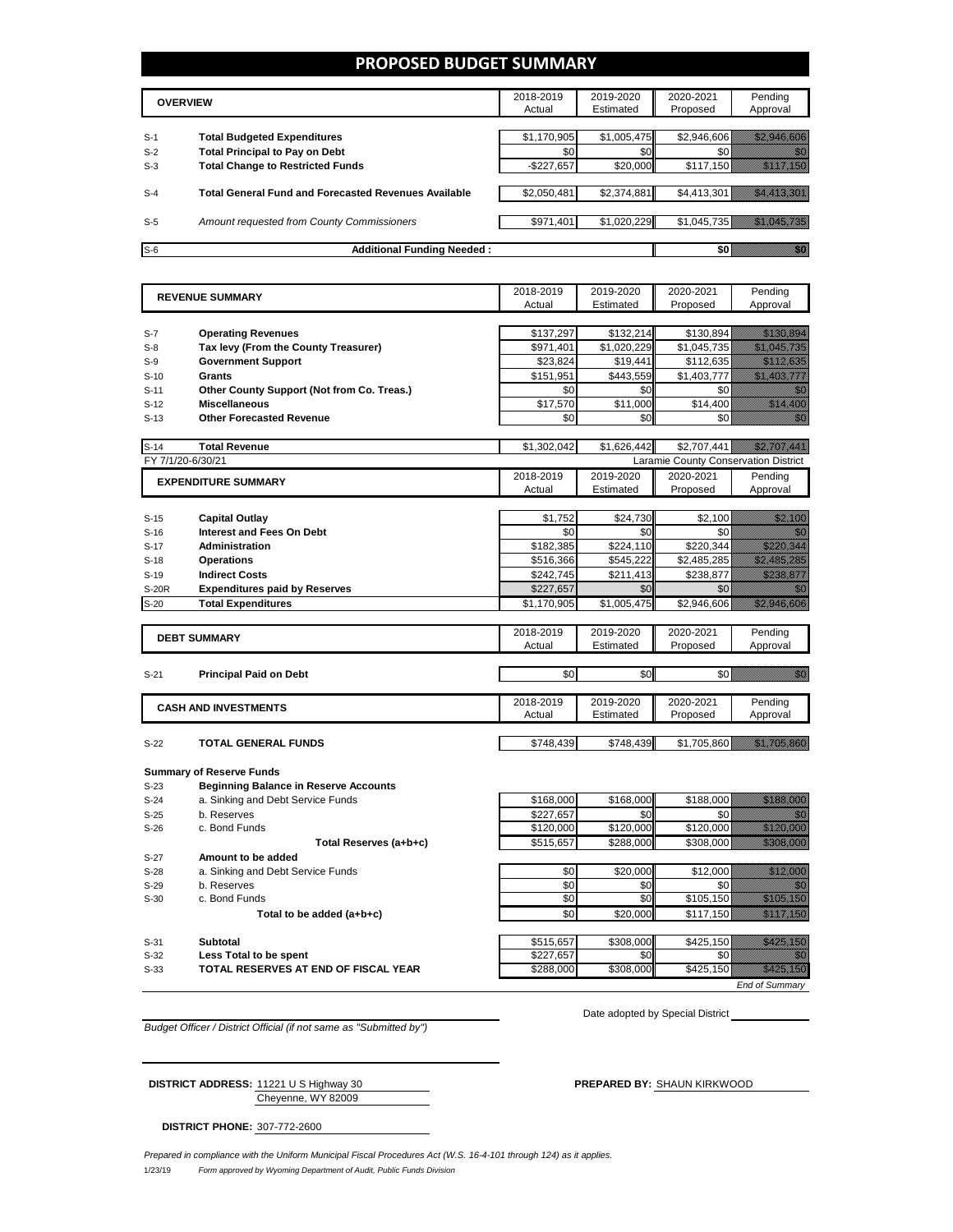## **Proposed Budget**

Laramie County Conservation District

**FYE** 6/30/2021

|           | <b>NAME OF DISTRICT/BOARD</b>                  |                     |                        |                       |                                                                                                                                                                                                                                  |
|-----------|------------------------------------------------|---------------------|------------------------|-----------------------|----------------------------------------------------------------------------------------------------------------------------------------------------------------------------------------------------------------------------------|
|           | PROPERTY TAXES AND ASSESSMENTS                 |                     |                        |                       |                                                                                                                                                                                                                                  |
|           |                                                |                     |                        |                       |                                                                                                                                                                                                                                  |
|           |                                                | 2018-2019<br>Actual | 2019-2020<br>Estimated | 2020-2021<br>Proposed | Pending<br>Approval                                                                                                                                                                                                              |
| $R-1$     | <b>Property Taxes and Assessments Received</b> |                     |                        |                       |                                                                                                                                                                                                                                  |
| $R-1.1$   | Tax Levy (From the County Treasurer)           | \$971,401           | \$1,020,229            | \$1,045,735           | <u> Elizabeth Charles Charles Charles Charles Charles Charles Charles Charles Charles Charles Charles Charles Ch</u>                                                                                                             |
| $R-1.2$   | <b>Other County Support</b>                    | \$0                 | \$0                    | \$0                   |                                                                                                                                                                                                                                  |
|           | <b>FORECASTED REVENUE</b>                      |                     |                        |                       |                                                                                                                                                                                                                                  |
|           |                                                | 2018-2019           | 2019-2020              | 2020-2021             | Pending                                                                                                                                                                                                                          |
|           |                                                | Actual              | Estimated              | Proposed              | Approval                                                                                                                                                                                                                         |
| $R-2$     | <b>Revenues from Other Governments</b>         |                     |                        |                       |                                                                                                                                                                                                                                  |
| $R-2.1$   | State Aid                                      | \$8,824             | \$9,441                | \$102,635             | <u> Maria Maria Indonesia (</u>                                                                                                                                                                                                  |
| $R-2.2$   | Additional County Aid (non-treasurer)          | \$15,000            | \$10,000               | \$10,000              |                                                                                                                                                                                                                                  |
| $R-2.3$   | City (or Town) Aid                             | \$0                 | \$0                    | \$0                   |                                                                                                                                                                                                                                  |
| $R-2.4$   | Other (Specify)                                | \$0                 | \$0                    | $\overline{30}$       |                                                                                                                                                                                                                                  |
| $R-2.5$   | <b>Total Government Support</b>                | \$23,824            | \$19,441               | \$112,635             | <u>tik alaman dalam dalam dalam dalam dalam dalam dalam dalam dalam dalam dalam dalam dalam dalam dalam dalam da</u>                                                                                                             |
| $R-3$     | <b>Operating Revenues</b>                      |                     |                        |                       |                                                                                                                                                                                                                                  |
| $R-3.1$   | <b>Customer Charges</b>                        | \$0                 | \$0                    | \$0                   |                                                                                                                                                                                                                                  |
| $R-3.2$   | Sales of Goods or Services                     | \$137,297           | \$132,214              | \$130,894             | <u> Maria Maria Indonesia (</u>                                                                                                                                                                                                  |
| $R - 3.3$ | <b>Other Assessments</b>                       | \$0                 | \$0                    | \$0                   |                                                                                                                                                                                                                                  |
| $R - 3.4$ | <b>Total Operating Revenues</b>                | \$137,297           | \$132,214              | \$130,894             | <u> Maria Maria I</u>                                                                                                                                                                                                            |
| $R-4$     | Grants                                         |                     |                        |                       |                                                                                                                                                                                                                                  |
| $R - 4.1$ | <b>Direct Federal Grants</b>                   | \$0                 | \$0                    | \$0                   |                                                                                                                                                                                                                                  |
| $R - 4.2$ | Federal Grants thru State Agencies             | \$131,991           | \$389,715              | \$1,356,728           | <u> Kallingan (</u>                                                                                                                                                                                                              |
| $R - 4.3$ | <b>Grants from State Agencies</b>              | \$19,960            | \$53,844               | \$47,049              | a katika katika katika katika katika katika katika katika katika katika katika katika katika katika katika kat<br>Katika katika katika katika katika katika katika katika katika katika katika katika katika katika katika katik |
| $R - 4.4$ | <b>Total Grants</b>                            | \$151,951           | \$443,559              | \$1,403,777           | a katika katika katika katika katika katika katika katika katika katika katika katika katika katika katika kat<br>Katika katika katika katika katika katika katika katika katika katika katika katika katika katika katika katik |
| $R-5$     | <b>Miscellaneous Revenue</b>                   |                     |                        |                       |                                                                                                                                                                                                                                  |
| $R-5.1$   | Interest                                       | \$10,719            | \$6,200                | \$9,200               | <u>ti ka</u>                                                                                                                                                                                                                     |
| $R-5.2$   | Other: Specify                                 | \$6,851             | \$4,800                | \$5,200               | <u>tional and</u>                                                                                                                                                                                                                |
| $R-5.3$   | Other: Additional                              |                     |                        |                       |                                                                                                                                                                                                                                  |
| $R-5.4$   | <b>Total Miscellaneous</b>                     | \$17,570            | \$11,000               | \$14,400              | <u> Karlingan Sa</u>                                                                                                                                                                                                             |
| $R - 5.5$ | <b>Total Forecasted Revenue</b>                | \$330,641           | \$606,214              | \$1,661,706           | <u> Elizabeth Carl</u>                                                                                                                                                                                                           |
| $R-6$     | <b>Other Forecasted Revenue</b>                |                     |                        |                       |                                                                                                                                                                                                                                  |
| $R - 6.1$ | a. Other past due-as estimated by Co. Treas.   |                     |                        |                       |                                                                                                                                                                                                                                  |
| $R-6.2$   | b. Other forecasted revenue (specify):         |                     |                        |                       |                                                                                                                                                                                                                                  |
| $R-6.3$   |                                                |                     |                        |                       |                                                                                                                                                                                                                                  |
| $R-6.4$   |                                                |                     |                        |                       |                                                                                                                                                                                                                                  |
| $R-6.5$   |                                                |                     |                        |                       |                                                                                                                                                                                                                                  |
| $R-6.6$   | Total Other Forecasted Revenue (a+b)           | \$0                 | \$0                    | \$0                   | en de la filosofia<br>Altres de la filosofia                                                                                                                                                                                     |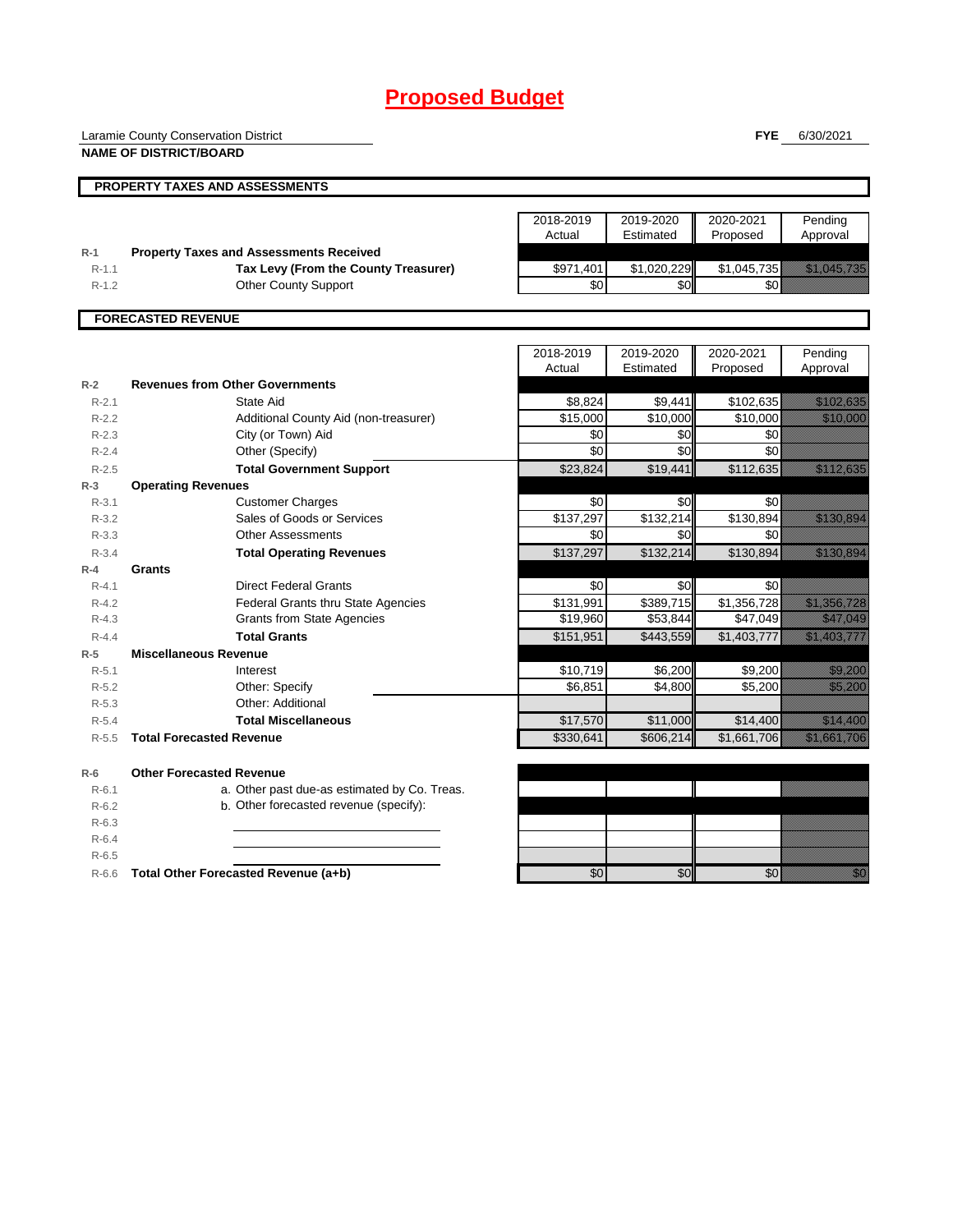## **CAPITAL OUTLAY BUDGET**

| $E-1$     | <b>Capital Outlay</b> |                         |
|-----------|-----------------------|-------------------------|
| $E - 1.1$ |                       | <b>Real Property</b>    |
| $F-12$    |                       | Vehicles                |
| $F-1.3$   |                       | <b>Office Equipment</b> |
| $F-14$    |                       | Other (Specify)         |
| $F-1.5$   |                       | computer software       |
| $F-16$    |                       | field equipment         |
| $F-17$    |                       |                         |
| $F-1.8$   | TOTAL CAPITAL OUTLAY  |                         |

|           |                             | 2018-2019 | 2019-2020 | 2020-2021 | Pending                                                                                                                                                                                                                          |
|-----------|-----------------------------|-----------|-----------|-----------|----------------------------------------------------------------------------------------------------------------------------------------------------------------------------------------------------------------------------------|
|           |                             | Actual    | Estimated | Proposed  | Approval                                                                                                                                                                                                                         |
|           | <b>Capital Outlay</b>       |           |           |           |                                                                                                                                                                                                                                  |
| $E - 1.1$ | <b>Real Property</b>        | \$0       | \$0       | \$0∤      |                                                                                                                                                                                                                                  |
| $E-1.2$   | Vehicles                    | \$0       | \$19,000  | \$0       |                                                                                                                                                                                                                                  |
| $E - 1.3$ | Office Equipment            | \$380     | \$1,000   | \$1,000   | <u>i karatikana ya kusingan kusingan da karatikana ya kusingan da karatikana ya kusingan da karatikana ya kusing</u>                                                                                                             |
| $E - 1.4$ | Other (Specify)             |           |           |           |                                                                                                                                                                                                                                  |
| $E-1.5$   | computer software           | \$1,372   | \$4,730   | \$800     | a katalunggal katalunggal katalunggal katalunggal katalunggal katalunggal katalunggal katalunggal katalunggal<br>Katalunggal katalunggal katalunggal katalunggal katalunggal katalunggal katalunggal katalunggal katalunggal ka  |
| $E-1.6$   | field equipment             |           |           | \$300     | e de la facta de la facta de la facta de la facta de la facta de la facta de la facta de la facta de la facta<br>El de la facta de la facta de la facta de la facta de la facta de la facta de la facta de la facta de la facta  |
| $E - 1.7$ |                             |           |           |           |                                                                                                                                                                                                                                  |
| $E-1.8$   | <b>TOTAL CAPITAL OUTLAY</b> | \$1,752   | \$24,730  | \$2,100   | a katika katika katika katika katika katika alikuwa katika alikuwa katika alikuwa katika alikuwa katika alikuw<br>Katika katika katika katika katika katika katika katika katika katika katika katika katika katika katika katik |
|           |                             |           |           |           |                                                                                                                                                                                                                                  |

### **ADMINISTRATION BUDGET**

|           |                                      |                                 | , www.    | <b>Lournatod</b> | <b>Troposca</b> |
|-----------|--------------------------------------|---------------------------------|-----------|------------------|-----------------|
| $E-2$     | <b>Personnel Services</b>            |                                 |           |                  |                 |
| $E - 2.1$ |                                      | Administrator                   | \$60,398  | \$61,194         | \$65,902        |
| $E - 2.2$ |                                      | Secretary                       | \$0       | \$0              | \$0             |
| $E - 2.3$ |                                      | Clerical                        | \$0       | \$0              | \$0             |
| $E - 2.4$ |                                      | Other (Specify)                 |           |                  |                 |
| $E - 2.5$ |                                      | <b>Financial Coordinator</b>    | \$45,446  | \$46,536         | \$47,674        |
| $E - 2.6$ |                                      |                                 |           |                  |                 |
| $E - 2.7$ |                                      |                                 |           |                  |                 |
| $E-3$     | <b>Board Expenses</b>                |                                 |           |                  |                 |
| $E - 3.1$ |                                      | Travel                          | \$0       | \$1,000          | \$800           |
| $E - 3.2$ |                                      | Mileage                         | \$903     | \$800            | \$800           |
| $E - 3.3$ |                                      | Other (Specify)                 |           |                  |                 |
| $E - 3.4$ |                                      | conventions                     | \$4,942   | \$18,000         | \$12,100        |
| $E - 3.5$ |                                      | dues-all                        | \$15,002  | \$19,775         | \$19,975        |
| $E - 3.6$ |                                      |                                 |           |                  |                 |
| $E-4$     | <b>Contractual Services</b>          |                                 |           |                  |                 |
| $E - 4.1$ |                                      | Legal                           | \$31,551  | \$50,000         | \$46,488        |
| $E - 4.2$ |                                      | Accounting/Auditing             | \$13,200  | \$13,200         | \$13,500        |
| $E - 4.3$ |                                      | Other (Specify)                 |           |                  |                 |
| $E-4.4$   |                                      |                                 |           |                  |                 |
| $E - 4.5$ |                                      |                                 |           |                  |                 |
| $E - 4.6$ |                                      |                                 |           |                  |                 |
| $E-5$     | <b>Other Administrative Expenses</b> |                                 |           |                  |                 |
| $E - 5.1$ |                                      | <b>Office Supplies</b>          | \$1,569   | \$1,800          | \$1,200         |
| $E - 5.2$ |                                      | Office equipment, rent & repair | \$4,350   | \$5,800          | \$5,800         |
| $E - 5.3$ |                                      | Education                       | \$0       | \$0              | \$0             |
| $E - 5.4$ |                                      | Registrations                   | \$0       | \$0              | \$0             |
| $E - 5.5$ |                                      | Other (Specify)                 |           |                  |                 |
| $E - 5.6$ |                                      | postage                         | \$1,383   | \$1,800          | \$1,600         |
| $E - 5.7$ |                                      | bank charge/misc                | \$3,642   | \$4,205          | \$4,505         |
| $E - 5.8$ |                                      |                                 |           |                  |                 |
| $E-6$     | <b>TOTAL ADMINISTRATION</b>          |                                 | \$182,385 | \$224,110        | \$220,344       |

|                          |                                      | 2018-2019<br>Actual | 2019-2020<br>Estimated | 2020-2021<br>Proposed | Pending<br>Approval                                                                                                                                                                                                             |
|--------------------------|--------------------------------------|---------------------|------------------------|-----------------------|---------------------------------------------------------------------------------------------------------------------------------------------------------------------------------------------------------------------------------|
| Ž                        | <b>Personnel Services</b>            |                     |                        |                       |                                                                                                                                                                                                                                 |
| $E - 2.1$                | Administrator                        | \$60,398            | \$61,194               | \$65,902              | <u> Karatanan Pa</u>                                                                                                                                                                                                            |
| $E - 2.2$                | Secretary                            | \$0                 | \$0                    | \$0                   |                                                                                                                                                                                                                                 |
| $E - 2.3$                | Clerical                             | \$0                 | \$0                    | \$0                   |                                                                                                                                                                                                                                 |
| $E - 2.4$                | Other (Specify)                      |                     |                        |                       |                                                                                                                                                                                                                                 |
| $E - 2.5$                | <b>Financial Coordinator</b>         | \$45,446            | \$46,536               | \$47,674              |                                                                                                                                                                                                                                 |
| $E - 2.6$                |                                      |                     |                        |                       |                                                                                                                                                                                                                                 |
| $E - 2.7$                |                                      |                     |                        |                       |                                                                                                                                                                                                                                 |
| $\overline{\phantom{a}}$ | <b>Board Expenses</b>                |                     |                        |                       |                                                                                                                                                                                                                                 |
| $E - 3.1$                | Travel                               | \$0                 | \$1,000                | \$800                 | <u>tional</u>                                                                                                                                                                                                                   |
| $E - 3.2$                | Mileage                              | \$903               | \$800                  | \$800                 | <u>ti ali</u>                                                                                                                                                                                                                   |
| $E - 3.3$                | Other (Specify)                      |                     |                        |                       |                                                                                                                                                                                                                                 |
| $E - 3.4$                | conventions                          | \$4,942             | \$18,000               | \$12,100              | <u> Kalifornia (</u>                                                                                                                                                                                                            |
| $E - 3.5$                | dues-all                             | \$15,002            | \$19,775               | \$19,975              | <u>iko haldean ar shekara ha</u>                                                                                                                                                                                                |
| $E - 3.6$                |                                      |                     |                        |                       |                                                                                                                                                                                                                                 |
| Ļ.                       | <b>Contractual Services</b>          |                     |                        |                       |                                                                                                                                                                                                                                 |
| $E - 4.1$                | Legal                                | \$31,551            | \$50,000               | \$46,488              | <u> Maria Sant</u>                                                                                                                                                                                                              |
| $E - 4.2$                | Accounting/Auditing                  | \$13,200            | \$13,200               | \$13,500              | <u> Kalendari Seria p</u>                                                                                                                                                                                                       |
| $E - 4.3$                | Other (Specify)                      |                     |                        |                       |                                                                                                                                                                                                                                 |
| $E - 4.4$                |                                      |                     |                        |                       |                                                                                                                                                                                                                                 |
| $E - 4.5$                |                                      |                     |                        |                       |                                                                                                                                                                                                                                 |
| $E - 4.6$                |                                      |                     |                        |                       |                                                                                                                                                                                                                                 |
| 5                        | <b>Other Administrative Expenses</b> |                     |                        |                       |                                                                                                                                                                                                                                 |
| $E - 5.1$                | <b>Office Supplies</b>               | \$1,569             | \$1,800                | \$1,200               | a katika katika katika katika alifuwa alifuwa alifuwa alifuwa alifuwa alifuwa alifuwa alifuwa alifuwa alifuwa<br>Marejeo                                                                                                        |
| $E - 5.2$                | Office equipment, rent & repair      | \$4,350             | \$5,800                | \$5,800               | <u>tin allan</u>                                                                                                                                                                                                                |
| $E - 5.3$                | Education                            | \$0                 | \$0                    | \$0                   |                                                                                                                                                                                                                                 |
| $E - 5.4$                | Registrations                        | \$0                 | \$0                    | \$0                   |                                                                                                                                                                                                                                 |
| $E - 5.5$                | Other (Specify)                      |                     |                        |                       |                                                                                                                                                                                                                                 |
| $E - 5.6$                | postage                              | \$1,383             | \$1,800                | \$1,600               | <u>ti ka</u>                                                                                                                                                                                                                    |
| $E - 5.7$                | bank charge/misc                     | \$3,642             | \$4,205                | \$4,505               | a katika kalendari katika daga katika daga katika daga katika daga katika daga katika daga katika daga katika<br>Katika daga katika daga katika daga katika daga katika daga katika daga katika daga katika daga katika daga ka |
| $E - 5.8$                |                                      |                     |                        |                       |                                                                                                                                                                                                                                 |
| ì                        | <b>TOTAL ADMINISTRATION</b>          | \$182,385           | \$224,110              | \$220,344             | <u>Tillisti k</u>                                                                                                                                                                                                               |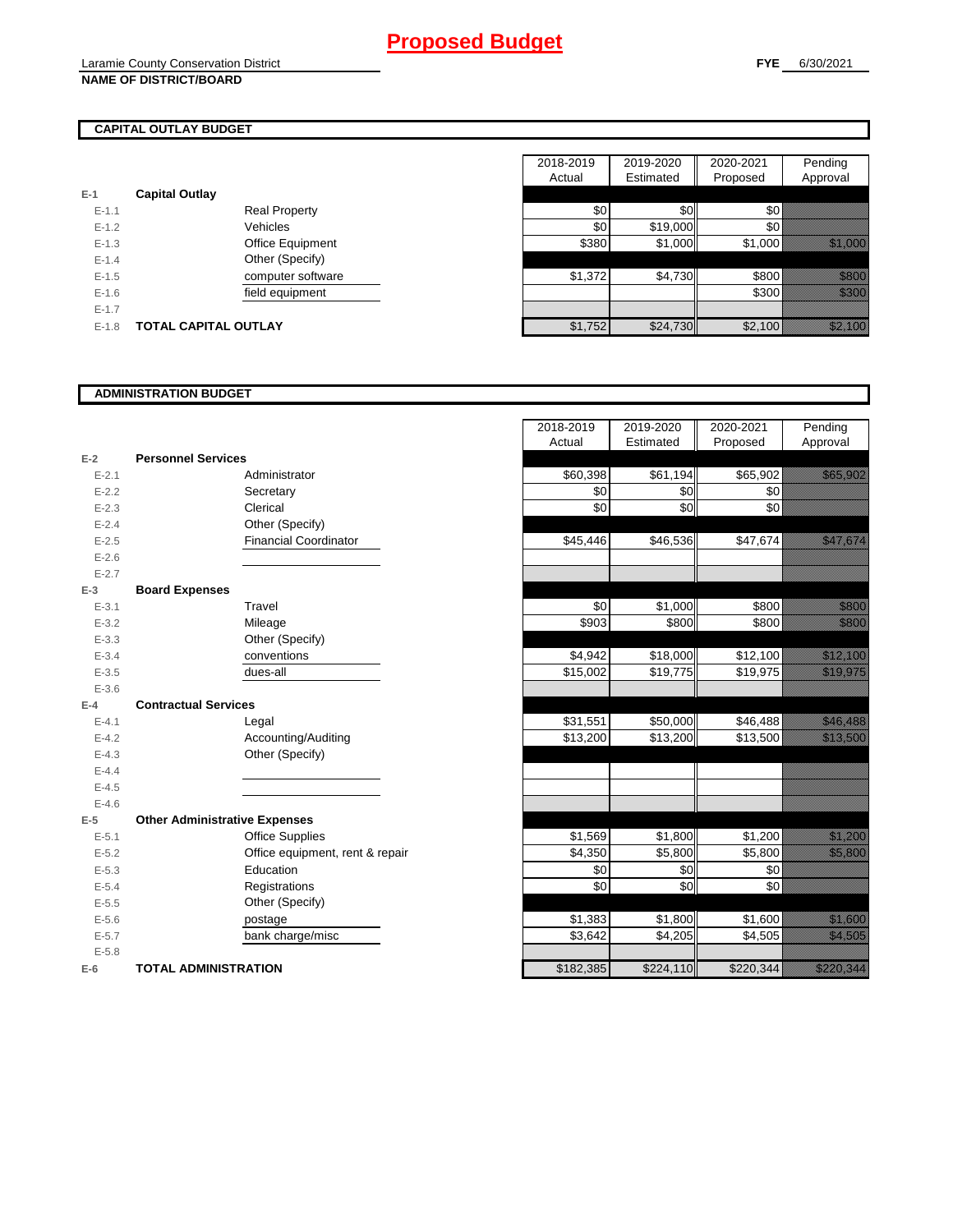## **Proposed Budget**

### **OPERATIONS BUDGET**

|           |                                        | $\cdots$  | $-$<br>- 11 | $\blacksquare$ | '                                                                                                                                                                                                                                |
|-----------|----------------------------------------|-----------|-------------|----------------|----------------------------------------------------------------------------------------------------------------------------------------------------------------------------------------------------------------------------------|
| $E-7$     | <b>Personnel Services</b>              |           |             |                |                                                                                                                                                                                                                                  |
| $E - 7.1$ | Wages--Operations                      | \$248,949 | \$278,406   | \$277,745      | <u>est til starte och starte och starte och starte och starte och starte och starte och starte och s</u>                                                                                                                         |
| $E - 7.2$ | <b>Service Contracts</b>               | \$10,412  | \$8,736     | \$12,132       | a katika katika katika katika katika katika katika katika katika katika katika katika katika katika katika kat<br>Katika katika katika katika katika katika katika katika katika katika katika katika katika katika katika katik |
| $E - 7.3$ | Other (Specify)                        |           |             |                |                                                                                                                                                                                                                                  |
| $E - 7.4$ |                                        |           |             |                |                                                                                                                                                                                                                                  |
| $E - 7.5$ |                                        |           |             |                |                                                                                                                                                                                                                                  |
| $E - 7.6$ |                                        |           |             |                |                                                                                                                                                                                                                                  |
| $E-8$     | <b>Travel</b>                          |           |             |                |                                                                                                                                                                                                                                  |
| $E - 8.1$ | Mileage                                |           |             |                |                                                                                                                                                                                                                                  |
| $E - 8.2$ | Other (Specify)                        |           |             |                |                                                                                                                                                                                                                                  |
| $E - 8.3$ | fuel                                   | \$9,281   | \$10,900    | \$10,000       | <u> Karl Sara</u>                                                                                                                                                                                                                |
| $E - 8.4$ |                                        |           |             |                |                                                                                                                                                                                                                                  |
| $E - 8.5$ |                                        |           |             |                |                                                                                                                                                                                                                                  |
| $E-9$     | <b>Operating supplies (List)</b>       |           |             |                |                                                                                                                                                                                                                                  |
| $E - 9.1$ | maintenance/repairs                    | \$18,016  | \$8,000     | \$9,600        | <u>ting ang pag</u>                                                                                                                                                                                                              |
| $E-9.2$   | supplies                               | \$10,897  | \$5,000     | \$5,400        | <u>tik ku</u>                                                                                                                                                                                                                    |
| $E - 9.3$ |                                        |           |             |                |                                                                                                                                                                                                                                  |
| $E - 9.4$ |                                        |           |             |                |                                                                                                                                                                                                                                  |
| $E-9.5$   |                                        |           |             |                |                                                                                                                                                                                                                                  |
| $E-10$    | <b>Program Services (List)</b>         |           |             |                |                                                                                                                                                                                                                                  |
| $E-10.1$  | Education program                      | \$19,483  | \$25,650    | \$25,150       | <u>i karatifan yang dipakai pada taun dipakai pada taun dipakai pada taun dipakai pada taun dipakai pada taun di</u>                                                                                                             |
| $E-10.2$  | Water program                          | \$84,739  | \$12,566    | \$1,441        | <u>ilikuwa m</u>                                                                                                                                                                                                                 |
| $E-10.3$  | Wildlife/Range program                 | \$36      | \$1,000     | \$1,000        | <u>e di seria di seria di seria di seria di seria di seria di seria di seria di seria di seria di seria di seria</u>                                                                                                             |
| $E-10.4$  | Tree program                           | \$95,774  | \$77,606    | \$88,531       | a a a an t-ainm                                                                                                                                                                                                                  |
| $E-10.5$  |                                        |           |             |                |                                                                                                                                                                                                                                  |
| $E-11$    | <b>Contractual Arrangements (List)</b> |           |             |                |                                                                                                                                                                                                                                  |
| $E-11.1$  | Living Snow Fence pro.                 | \$12,823  | \$33,960    | \$28,105       | <u> Karl Sara</u>                                                                                                                                                                                                                |
| $E-11.2$  |                                        |           |             |                |                                                                                                                                                                                                                                  |
| $E-11.3$  |                                        |           |             |                |                                                                                                                                                                                                                                  |
| $E-11.4$  |                                        |           |             |                |                                                                                                                                                                                                                                  |
| $E-11.5$  |                                        |           |             |                |                                                                                                                                                                                                                                  |
| $E-12$    | <b>Other operations (Specify)</b>      |           |             |                |                                                                                                                                                                                                                                  |
| $E-12.1$  | special projects                       | \$5,955   | \$14,263    | \$19,170       | <u>erikali kontrollerin kontrollerin kontrollerin kontrollerin kontrollerin kontrollerin kontrollerin kontroller</u>                                                                                                             |
| $E-12.2$  | building construction                  | \$0       | \$69,136    | \$2,007,012    | <u>i Martin Martin Sa</u>                                                                                                                                                                                                        |
| $E-12.3$  |                                        |           |             |                |                                                                                                                                                                                                                                  |
| $E-12.4$  |                                        |           |             |                |                                                                                                                                                                                                                                  |
| $E-12.5$  |                                        |           |             |                |                                                                                                                                                                                                                                  |
| $E-13$    | <b>TOTAL OPERATIONS</b>                | \$516,366 | \$545,222   | \$2,485,285    |                                                                                                                                                                                                                                  |

|                |                                        | 2018-2019 | 2019-2020 | 2020-2021   | Pending                                                                                                                                                                                                                          |
|----------------|----------------------------------------|-----------|-----------|-------------|----------------------------------------------------------------------------------------------------------------------------------------------------------------------------------------------------------------------------------|
|                |                                        | Actual    | Estimated | Proposed    | Approval                                                                                                                                                                                                                         |
| $\overline{7}$ | <b>Personnel Services</b>              |           |           |             |                                                                                                                                                                                                                                  |
| $E - 7.1$      | Wages--Operations                      | \$248,949 | \$278,406 | \$277,745   | <u> Kalifornia k</u>                                                                                                                                                                                                             |
| $E - 7.2$      | <b>Service Contracts</b>               | \$10,412  | \$8,736   | \$12,132    | <u>, and the second control of the second control of the second control of the second control of the second con</u>                                                                                                              |
| $E - 7.3$      | Other (Specify)                        |           |           |             |                                                                                                                                                                                                                                  |
| $E - 7.4$      |                                        |           |           |             |                                                                                                                                                                                                                                  |
| $E - 7.5$      |                                        |           |           |             |                                                                                                                                                                                                                                  |
| $E - 7.6$      |                                        |           |           |             |                                                                                                                                                                                                                                  |
| 8              | <b>Travel</b>                          |           |           |             |                                                                                                                                                                                                                                  |
| $E - 8.1$      | Mileage                                |           |           |             |                                                                                                                                                                                                                                  |
| $E - 8.2$      | Other (Specify)                        |           |           |             |                                                                                                                                                                                                                                  |
| $E - 8.3$      | fuel                                   | \$9,281   | \$10,900  | \$10,000    | a katalunggal sa katalunggal sa katalunggal sa katalunggal sa katalunggal sa katalunggal sa katalunggal sa kat                                                                                                                   |
| $E - 8.4$      |                                        |           |           |             |                                                                                                                                                                                                                                  |
| $E - 8.5$      |                                        |           |           |             |                                                                                                                                                                                                                                  |
| 9              | <b>Operating supplies (List)</b>       |           |           |             |                                                                                                                                                                                                                                  |
| $E-9.1$        | maintenance/repairs                    | \$18,016  | \$8,000   | \$9,600     | <u>tionalisti</u>                                                                                                                                                                                                                |
| $E-9.2$        | supplies                               | \$10,897  | \$5,000   | \$5,400     | <u>in Maria Santa Barat da Barat da Barat da Barat da Barat da Barat da Barat da Barat da Barat da Barat da Bara</u>                                                                                                             |
| $E - 9.3$      |                                        |           |           |             |                                                                                                                                                                                                                                  |
| $E - 9.4$      |                                        |           |           |             |                                                                                                                                                                                                                                  |
| $E - 9.5$      |                                        |           |           |             |                                                                                                                                                                                                                                  |
| 10             | <b>Program Services (List)</b>         |           |           |             |                                                                                                                                                                                                                                  |
| $E-10.1$       | Education program                      | \$19,483  | \$25,650  | \$25,150    | <u> Karl Barat Sara</u>                                                                                                                                                                                                          |
| $E-10.2$       | Water program                          | \$84,739  | \$12,566  | \$1,441     | <u>i ka</u>                                                                                                                                                                                                                      |
| $E-10.3$       | Wildlife/Range program                 | \$36      | \$1,000   | \$1,000     | <u> Karlin Sara</u>                                                                                                                                                                                                              |
| $E-10.4$       | Tree program                           | \$95,774  | \$77,606  | \$88,531    | <u>in dhe që përfshën për përfshën për përfshën për përfshën për përfshën për përfshën për përfshën për përfshën</u>                                                                                                             |
| $E-10.5$       |                                        |           |           |             |                                                                                                                                                                                                                                  |
| $-11$          | <b>Contractual Arrangements (List)</b> |           |           |             |                                                                                                                                                                                                                                  |
| $E-11.1$       | Living Snow Fence pro.                 | \$12,823  | \$33,960  | \$28,105    | <u> Karl Sara</u>                                                                                                                                                                                                                |
| $E-11.2$       |                                        |           |           |             |                                                                                                                                                                                                                                  |
| $E-11.3$       |                                        |           |           |             |                                                                                                                                                                                                                                  |
| $E-11.4$       |                                        |           |           |             |                                                                                                                                                                                                                                  |
| $E-11.5$       |                                        |           |           |             |                                                                                                                                                                                                                                  |
| 12             | <b>Other operations (Specify)</b>      |           |           |             |                                                                                                                                                                                                                                  |
| $E-12.1$       | special projects                       | \$5,955   | \$14,263  | \$19,170    | <u>e di seria di seria di seria di seria di seria di seria di seria di seria di seria di seria di seria di seria</u>                                                                                                             |
| $E-12.2$       | building construction                  | \$0       | \$69,136  | \$2,007,012 | <u>estas politika politika politika politika politika politika politika politika politika politika politika poli</u>                                                                                                             |
| $E-12.3$       |                                        |           |           |             |                                                                                                                                                                                                                                  |
| $E-12.4$       |                                        |           |           |             |                                                                                                                                                                                                                                  |
| $E-12.5$       |                                        |           |           |             |                                                                                                                                                                                                                                  |
| $13 -$         | TOTAL OPERATIONS                       | \$516.366 | \$54522   | \$2485285   | a katika katika katika katika katika katika katika katika katika katika katika katika katika katika katika kat<br>Katika katika katika katika katika katika katika katika katika katika katika katika katika katika katika katik |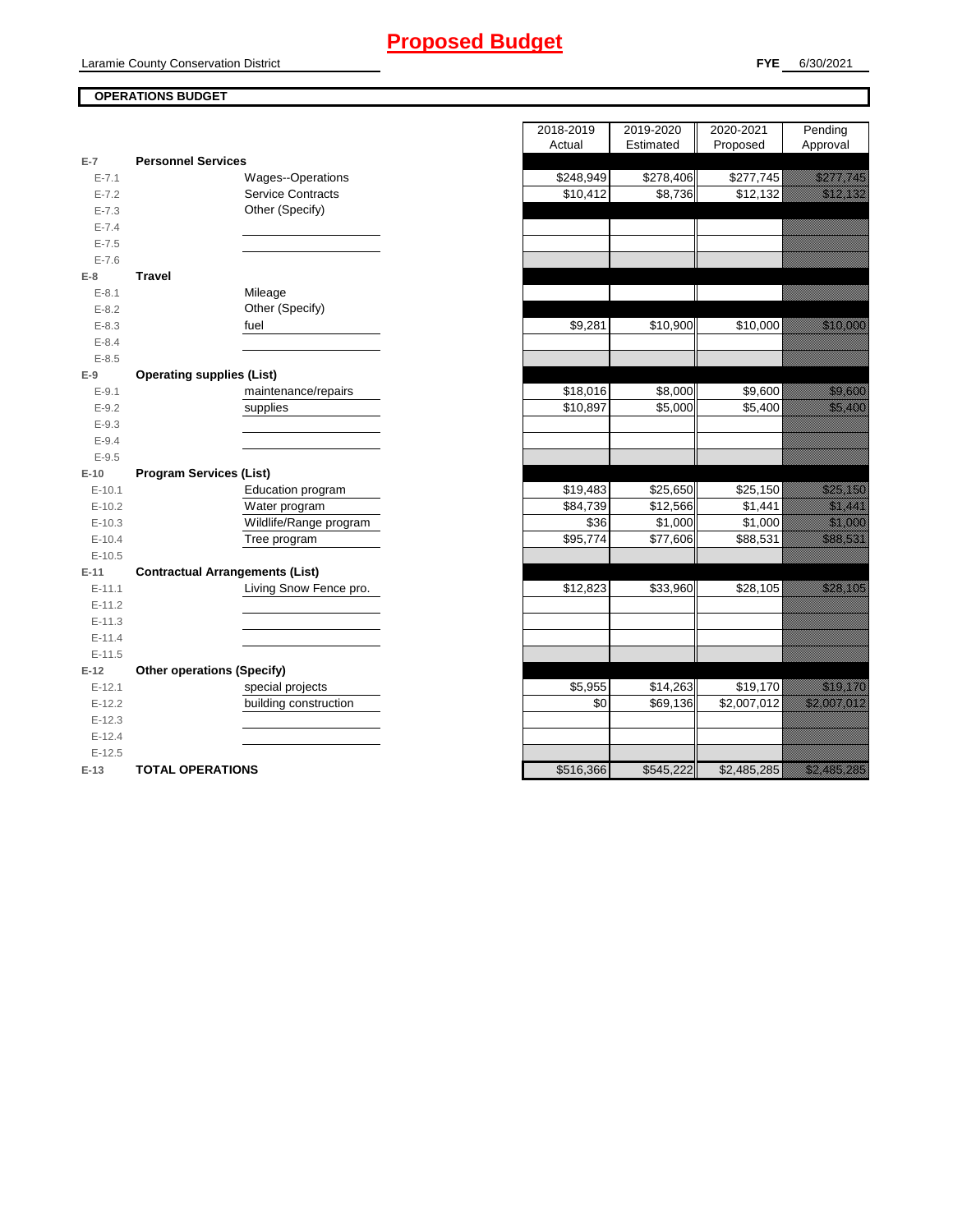## **Proposed Budget**

Laramie County Conservation District

## **INDIRECT COSTS BUDGET**

|          |                              | 2018-2019<br>Actual | 2019-2020<br>Estimated | 2020-2021<br>Proposed | Pending<br>Approval                                                                                                   |
|----------|------------------------------|---------------------|------------------------|-----------------------|-----------------------------------------------------------------------------------------------------------------------|
| $E-14$   | Insurance                    |                     |                        |                       |                                                                                                                       |
| $E-14.1$ | Liability                    | \$3,858             | \$4,023                | \$3,792               | <u>ti kalendari komunisti komunisti komunisti komunisti komunisti komunisti komunisti komunisti komunisti komunis</u> |
| $E-14.2$ | Buildings and vehicles       | \$6,106             | \$8,000                | \$8,000               | <u>ti ka</u>                                                                                                          |
| $E-14.3$ | Equipment                    | \$0                 | \$0                    | \$0                   |                                                                                                                       |
| $E-14.4$ | Other (Specify)              |                     |                        |                       |                                                                                                                       |
| $E-14.5$ | <b>Treasurer Bond</b>        | \$610               | \$210                  | \$210                 | <u>till fra</u>                                                                                                       |
| $E-14.6$ |                              |                     |                        |                       |                                                                                                                       |
| $E-14.7$ |                              |                     |                        |                       |                                                                                                                       |
| $E-15$   | Indirect payroll costs:      |                     |                        |                       |                                                                                                                       |
| $E-15.1$ | FICA (Social Security) taxes | \$25,066            | \$17,845               | \$26,907              | <u> Karl Sara</u>                                                                                                     |
| $E-15.2$ | <b>Workers Compensation</b>  | \$8,650             | \$8,529                | \$8,403               | <u>tik kuning</u>                                                                                                     |
| $E-15.3$ | <b>Unemployment Taxes</b>    | \$756               | \$625                  | \$625                 | <u> Kalifornia (</u>                                                                                                  |
| $E-15.4$ | Retirement                   | \$83,751            | \$60,595               | \$65,068              | <u> Karl Bara</u>                                                                                                     |
| $E-15.5$ | <b>Health Insurance</b>      | \$113,949           | \$111,587              | \$125,872             | <u> Edificial I</u>                                                                                                   |
| $E-15.6$ | Other (Specify)              |                     |                        |                       |                                                                                                                       |
| $E-15.7$ |                              |                     |                        |                       |                                                                                                                       |
| $E-15.8$ |                              |                     |                        |                       |                                                                                                                       |
| $E-15.9$ |                              |                     |                        |                       |                                                                                                                       |
| $E-17$   | <b>TOTAL INDIRECT COSTS</b>  | \$242,745           | \$211,413              | \$238,877             | <u> Kalendari Ka</u>                                                                                                  |

#### **DEBT SERVICE BUDGET**

|         |                           | 2018-2019 | 2019-2020 | 2020-2021 | Pending  |
|---------|---------------------------|-----------|-----------|-----------|----------|
|         |                           | Actual    | Estimated | Proposed  | Approval |
| $D-1$   | <b>Debt Service</b>       |           |           |           |          |
| $D-1.1$ | Principal                 |           |           |           |          |
| $D-1.2$ | Interest                  |           |           |           |          |
| $D-1.3$ | Fees                      |           |           |           |          |
| $D-2$   | <b>TOTAL DEBT SERVICE</b> | \$0       | \$0       | \$0       |          |